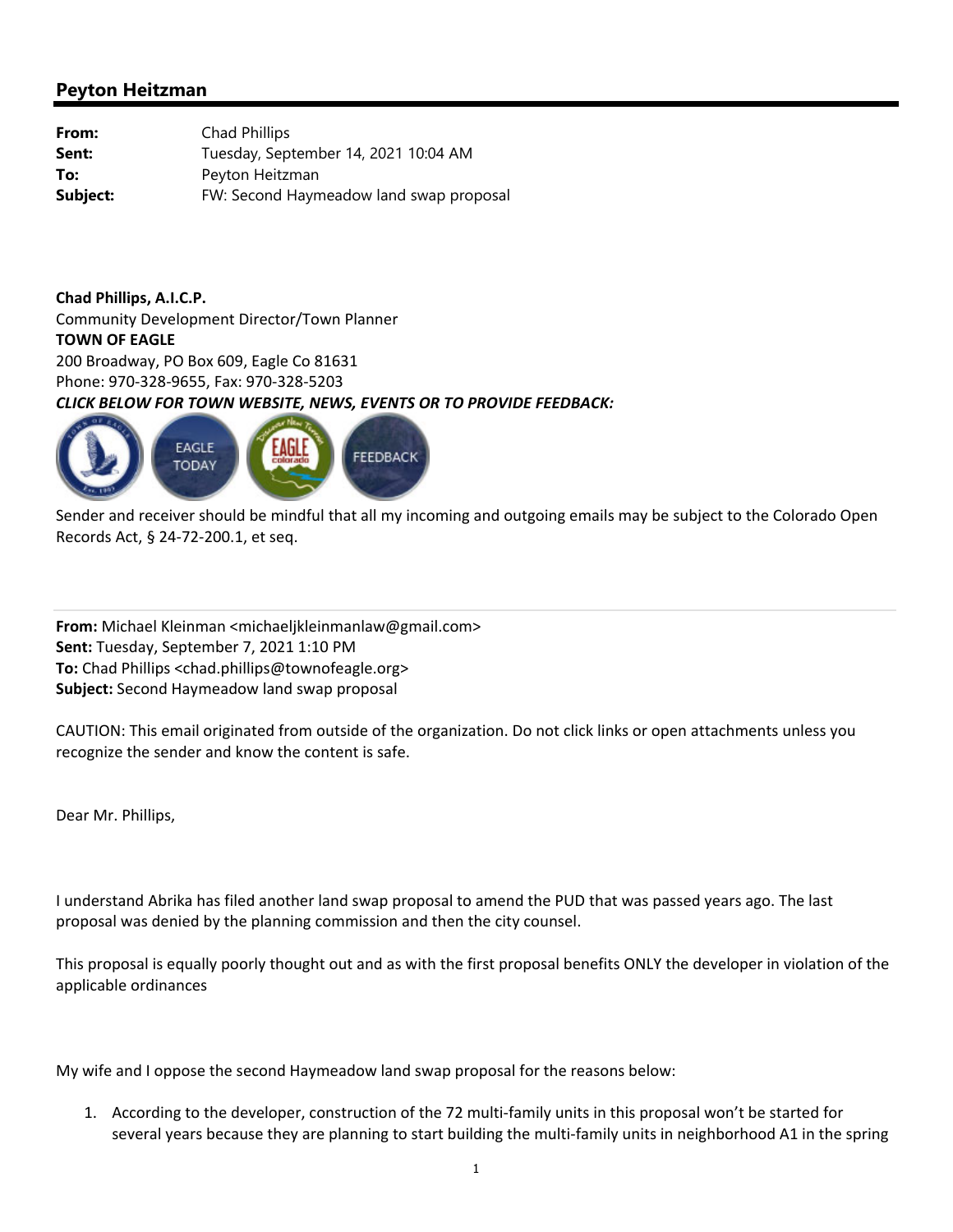of 2022. If there is a benefit to anyone besides the developer, which is highly questionable, it could only be the existence of more multi‐family units. However, it would be at least 5 years before the units would be available. Therefore, this proposal does not benefit anyone except the developer. There are already other multi‐family units planned which could be started without this questionable swap.

- 1. The development will look like these 72 multi-family units were an add-on and an afterthought. This development will look like it was not well thought out and not cohesive. It will look cobbled together and very ad hoc.
- 2. There is no benefit to the TOE to giving up 6.5 acres of open space right next to the Mtn Rec facilities, the BMX track, the future bike park, and the future school in exchange for 8 acres of park space ¾ of a mile away.
- 3. The only reason the developer is proposing this land swap is so that the sales of these 72 units can fund the cost of building a water tank. That is the developer's problem to solve and not the Town of Eagle's problem.
- 4. It just makes sense to use the 6.5 acres for recreational purposes because it is immediately adjacent to Mtn Rec and the school.

Thank you for your consideration and please vote for denial of this land swap proposal.

Michael J. Kleinman Esq. C/O Law Offices of Michael L. Poindexter\ 2132 Montane Dr. E.\ Golden, Colorado 80401 Telephone: 970-328-3986 Facsimile: (303) 526-1981 Alternate Email: Kleinmanlaw@q.com•Cellular Phone 303.359.1825 THE FOREGOING IS PRIVILEGED AND CONFIDENTIAL INFORMATION, DIRECTED ONLY TO THE ADDRESSEE. IF YOU HAVE ERRONEOUSLY RECEIVED THIS COMMUNICATION, PLEASE DELETE THIS E-MAIL AND ALL ATTACHMENTS AND NOTIFY THE SENDER IMMEDIATELY. THE UNAUTHORIZED DISCLOSURE OR USE OF ANY INFORMATION CONTAINED HEREIN OR IN ANY ATTACHMENTS IS STRICTLY PROHIBITED BY SECTION 7-74-102 ET SEQ. OF THE COLORADO REVISED STATUTES.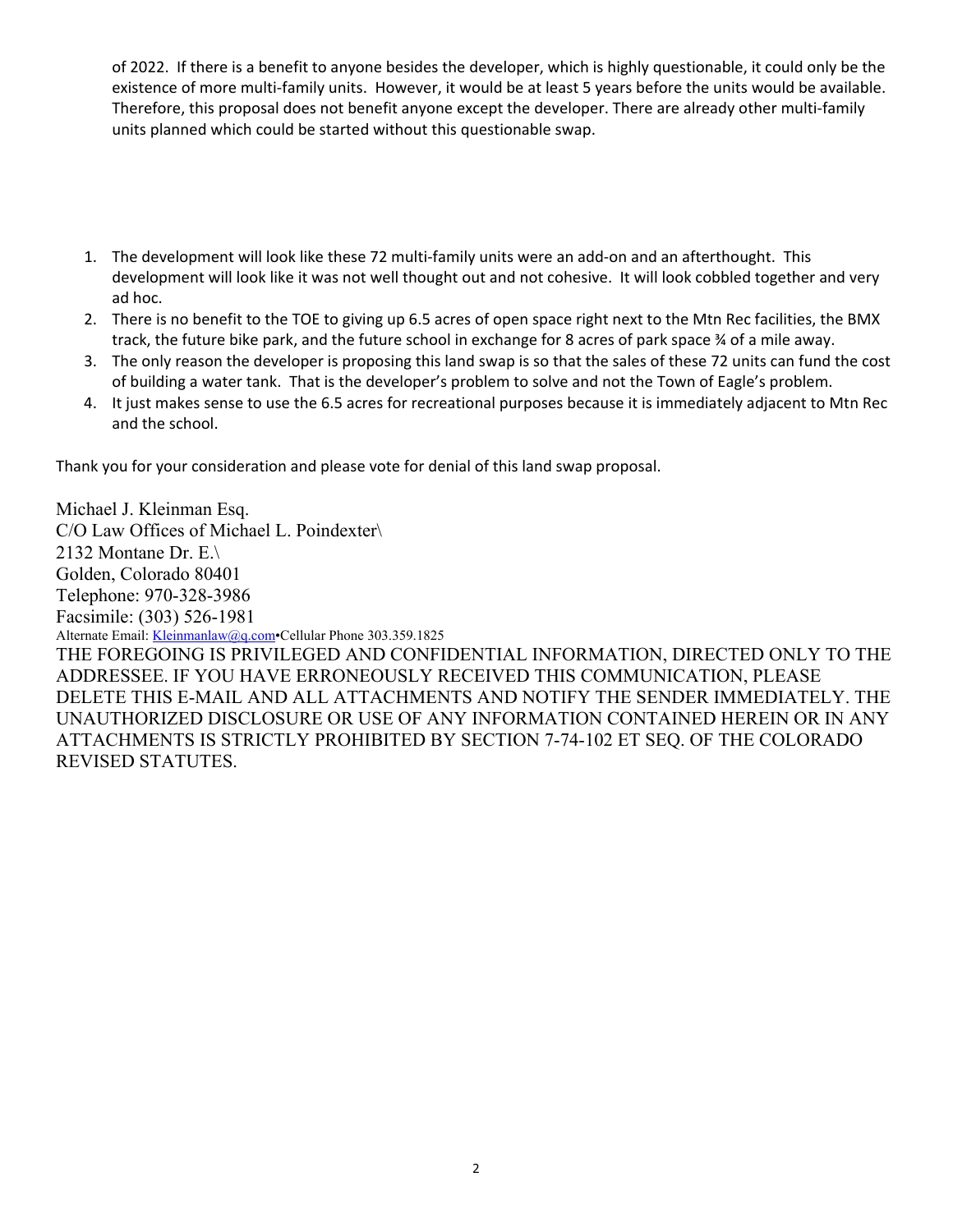| From:    | Chad Phillips                           |
|----------|-----------------------------------------|
| Sent:    | Tuesday, September 14, 2021 10:05 AM    |
| To:      | Peyton Heitzman                         |
| Subject: | FW: Second Haymeadow land swap proposal |

**Chad Phillips, A.I.C.P.** Community Development Director/Town Planner **TOWN OF EAGLE** 200 Broadway, PO Box 609, Eagle Co 81631 Phone: 970‐328‐9655, Fax: 970‐328‐5203 *CLICK BELOW FOR TOWN WEBSITE, NEWS, EVENTS OR TO PROVIDE FEEDBACK:*



Sender and receiver should be mindful that all my incoming and outgoing emails may be subject to the Colorado Open Records Act, § 24‐72‐200.1, et seq.

**From:** Michael Kleinman <michaeljkleinmanlaw@gmail.com> **Sent:** Tuesday, September 7, 2021 1:18 PM **To:** Chad Phillips <chad.phillips@townofeagle.org> **Subject:** Re: Second Haymeadow land swap proposal

CAUTION: This email originated from outside of the organization. Do not click links or open attachments unless you recognize the sender and know the content is safe.

I am sorry that I hit send while editing.

This developer has demonstrated poor planning and follow through as evidenced by their untimely completion of the road,,their failure to maintain the property as it is overrun with weeds throughout the project and their failure to take down a silt fence that is equally an eyesore as the noxious weeds.

They claim they are concerned about providing housing to the Eagle community yet they have not started one home on one lot since their completion of the infrastructure.

This plan benefits no-one but the developer. What do they think the City will do with an 8 acre parcel down the road? They have presented no proposed use to the City because they only care about avoiding the cost of a water tank. As others have expressed to you, the land is contiguous to the rec district and the planning commission and the City Council should hold Abrika to its bargain and stop these self‐serving attempts to modify the existing PUD

Michael J. Kleinman Esq. C/O Law Offices of Michael L. Poindexter\ 2132 Montane Dr. E.\ Golden, Colorado 80401 Telephone: 970-328-3986 Facsimile: (303) 526-1981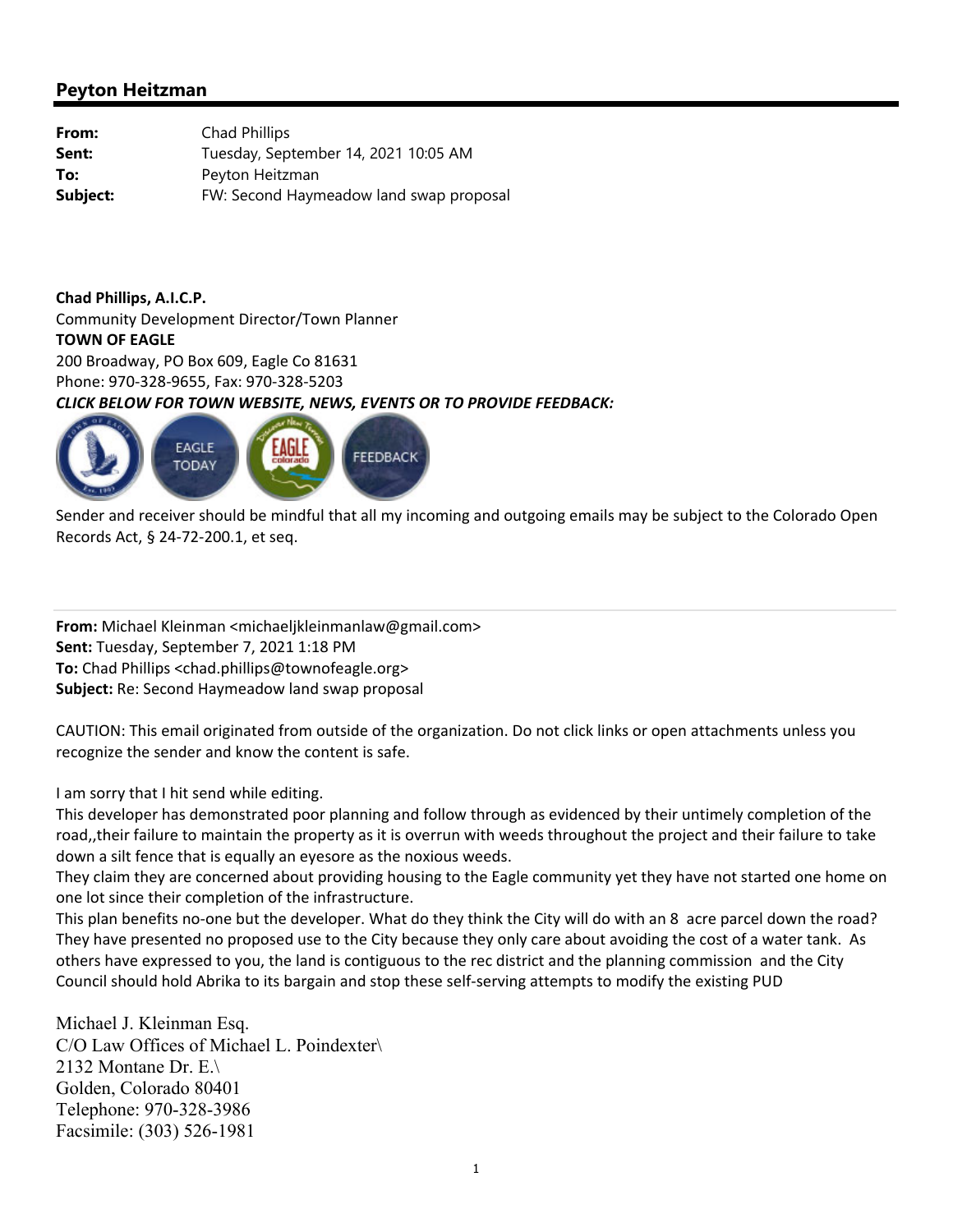#### Alternate Email: Kleinmanlaw@q.com Cellular Phone 303.359.1825

THE FOREGOING IS PRIVILEGED AND CONFIDENTIAL INFORMATION, DIRECTED ONLY TO THE ADDRESSEE. IF YOU HAVE ERRONEOUSLY RECEIVED THIS COMMUNICATION, PLEASE DELETE THIS E-MAIL AND ALL ATTACHMENTS AND NOTIFY THE SENDER IMMEDIATELY. THE UNAUTHORIZED DISCLOSURE OR USE OF ANY INFORMATION CONTAINED HEREIN OR IN ANY ATTACHMENTS IS STRICTLY PROHIBITED BY SECTION 7-74-102 ET SEQ. OF THE COLORADO REVISED STATUTES.

On Tue, Sep 7, 2021 at 1:09 PM Michael Kleinman <michaeljkleinmanlaw@gmail.com> wrote:

Dear Mr. Phillips,

I understand Abrika has filed another land swap proposal to amend the PUD that was passed years ago. The last proposal was denied by the planning commission and then the city counsel.

This proposal is equally poorly thought out and as with the first proposal benefits ONLY the developer in violation of the applicable ordinances

My wife and I oppose the second Haymeadow land swap proposal for the reasons below:

- 1. According to the developer, construction of the 72 multi‐family units in this proposal won't be started for several years because they are planning to start building the multi-family units in neighborhood A1 in the spring of 2022. If there is a benefit to anyone besides the developer, which is highly questionable, it could only be the existence of more multi‐family units. However, it would be at least 5 years before the units would be available. Therefore, this proposal does not benefit anyone except the developer. There are already other multi‐family units planned which could be started without this questionable swap.
- 1. The development will look like these 72 multi-family units were an add-on and an afterthought. This development will look like it was not well thought out and not cohesive. It will look cobbled together and very ad hoc.
- 2. There is no benefit to the TOE to giving up 6.5 acres of open space right next to the Mtn Rec facilities, the BMX track, the future bike park, and the future school in exchange for 8 acres of park space ¾ of a mile away.
- 3. The only reason the developer is proposing this land swap is so that the sales of these 72 units can fund the cost of building a water tank. That is the developer's problem to solve and not the Town of Eagle's problem.
- 4. It just makes sense to use the 6.5 acres for recreational purposes because it is immediately adjacent to Mtn Rec and the school.

Thank you for your consideration and please vote for denial of this land swap proposal.

Michael J. Kleinman Esq. C/O Law Offices of Michael L. Poindexter\ 2132 Montane Dr. E.\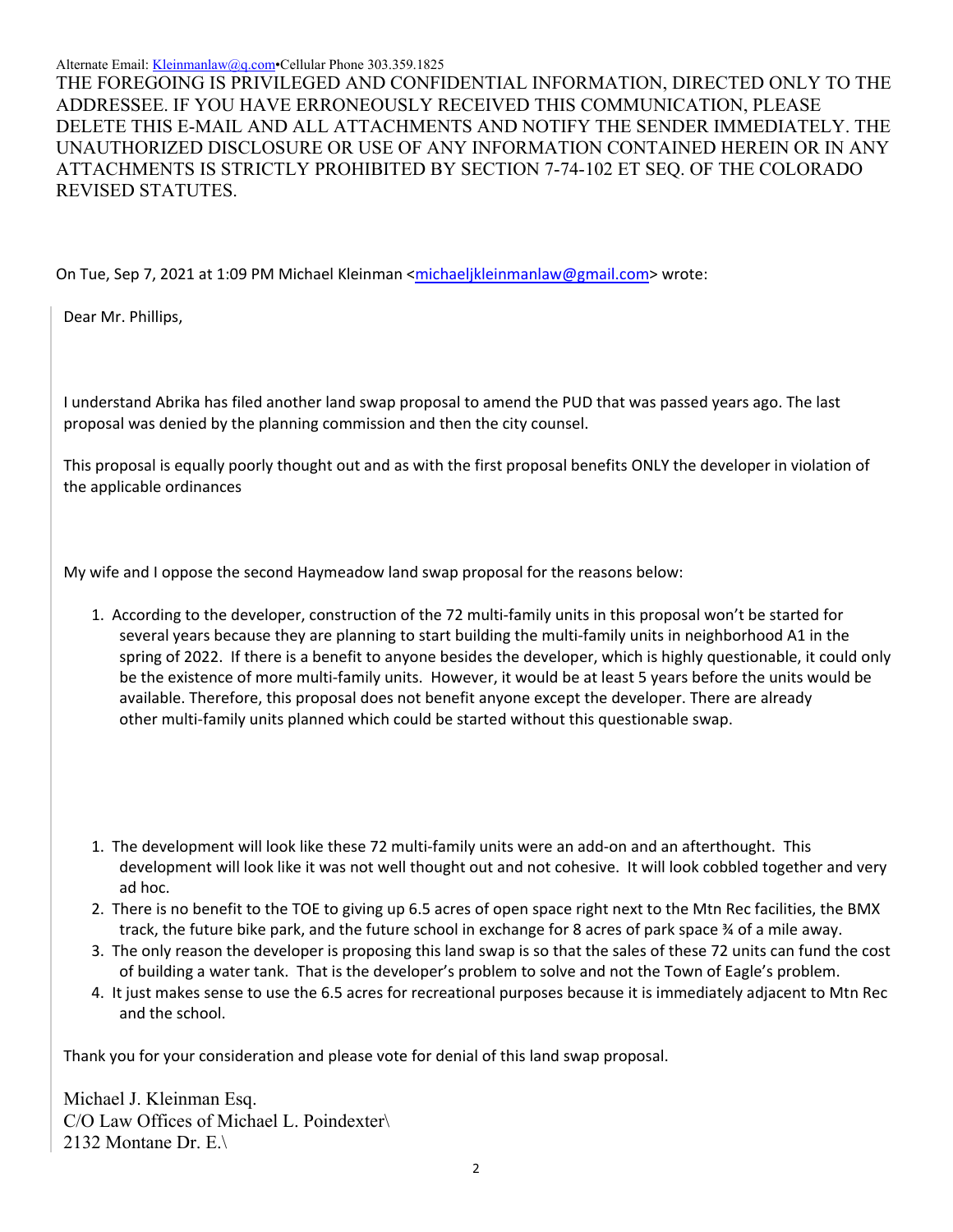Golden, Colorado 80401 Telephone: 970-328-3986 Facsimile: (303) 526-1981 Alternate Email: Kleinmanlaw@q.com Cellular Phone 303.359.1825 THE FOREGOING IS PRIVILEGED AND CONFIDENTIAL INFORMATION, DIRECTED ONLY TO THE ADDRESSEE. IF YOU HAVE ERRONEOUSLY RECEIVED THIS COMMUNICATION, PLEASE DELETE THIS E-MAIL AND ALL ATTACHMENTS AND NOTIFY THE SENDER IMMEDIATELY. THE UNAUTHORIZED DISCLOSURE OR USE OF ANY INFORMATION CONTAINED HEREIN OR IN ANY ATTACHMENTS IS STRICTLY PROHIBITED BY SECTION 7-74-102 ET SEQ. OF THE COLORADO REVISED STATUTES.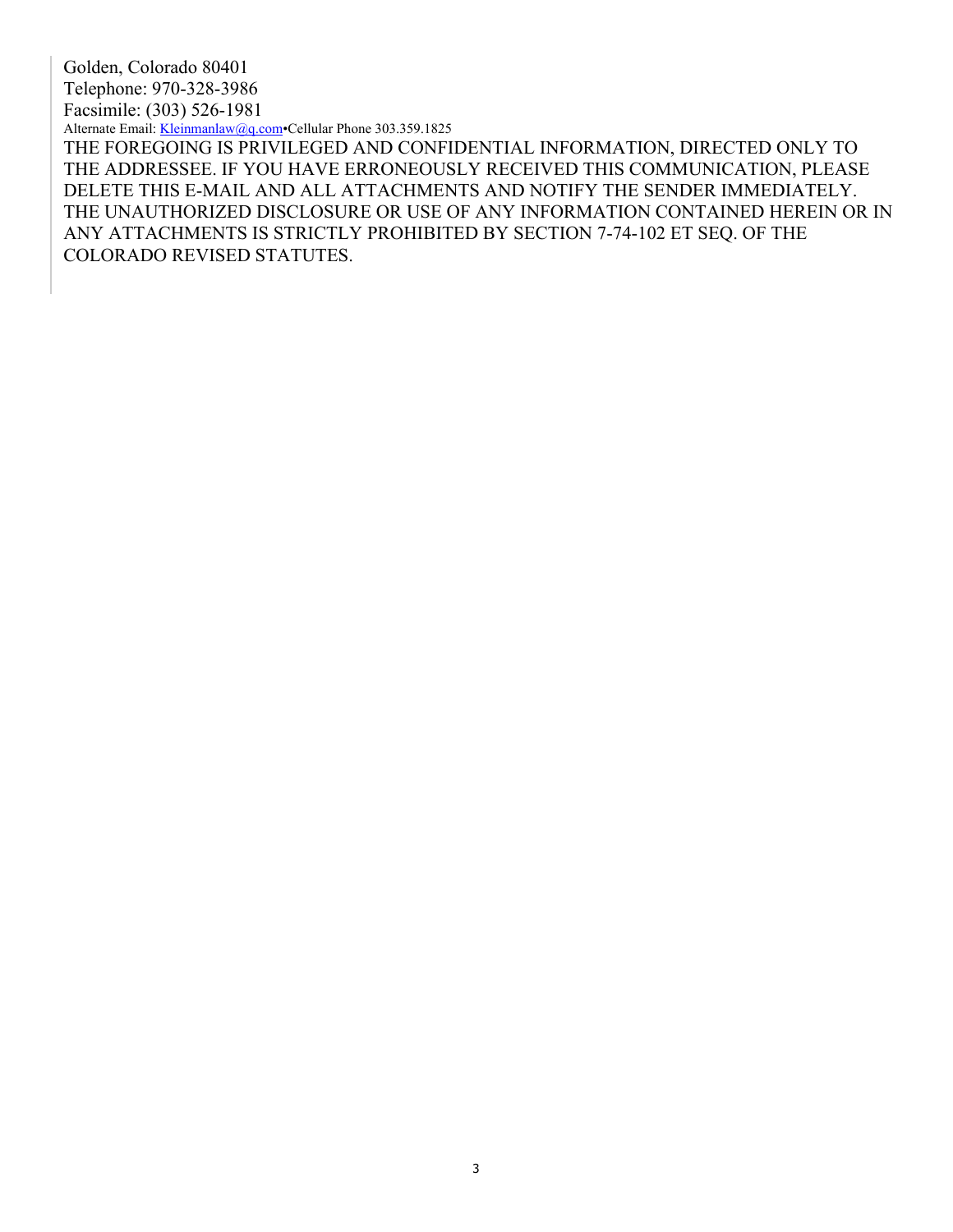| From:    | Chad Phillips                                  |
|----------|------------------------------------------------|
| Sent:    | Tuesday, September 14, 2021 10:05 AM           |
| To:      | Peyton Heitzman                                |
| Subject: | FW: Haymeadow land swap proposal #2 opposition |

**Chad Phillips, A.I.C.P.** Community Development Director/Town Planner **TOWN OF EAGLE** 200 Broadway, PO Box 609, Eagle Co 81631 Phone: 970‐328‐9655, Fax: 970‐328‐5203 *CLICK BELOW FOR TOWN WEBSITE, NEWS, EVENTS OR TO PROVIDE FEEDBACK:*



Sender and receiver should be mindful that all my incoming and outgoing emails may be subject to the Colorado Open Records Act, § 24‐72‐200.1, et seq.

**From:** Mike Claymon <mikeclaymon@hotmail.com> **Sent:** Tuesday, September 7, 2021 11:06 AM **To:** Chad Phillips <chad.phillips@townofeagle.org> **Subject:** Haymeadow land swap proposal #2 opposition

CAUTION: This email originated from outside of the organization. Do not click links or open attachments unless you recognize the sender and know the content is safe.

I oppose the second Haymeadow land swap proposal for the reasons below:

- 1. According to the developer, the 72 multi‐family units in this proposal won't even be started for several years because they are planning to start building the multi‐family units in neighborhood A1 in the spring of 2022. If there is a benefit to anyone besides the developer, which is highly questionable, it could only be the existence of more multi-family units. However, it would be at least 5 years before the units would be available. Therefore, this proposal does not benefit anyone except the developer.
- 2. The development will look like these 72 multi-family units were an add-on and an afterthought. This development will look like it was not well thought out and not cohesive. It will look cobbled together and very ad hoc.
- 3. There is no benefit to the TOE to giving up 6.5 acres of open space right next to the Mtn Rec facilities, the BMX track, the future bike park, and the future school in exchange for 8 acres of park space ¾ of a mile away.
- 4. The only reason the developer is proposing this land swap is so that the sales of these 72 units can fund the cost of building a water tank. That is the developer's problem to solve and not the Town of Eagle's problem.
- 5. It just makes sense to use the 6.5 acres for recreational purposes because it is immediately adjacent to Mtn Rec and the school.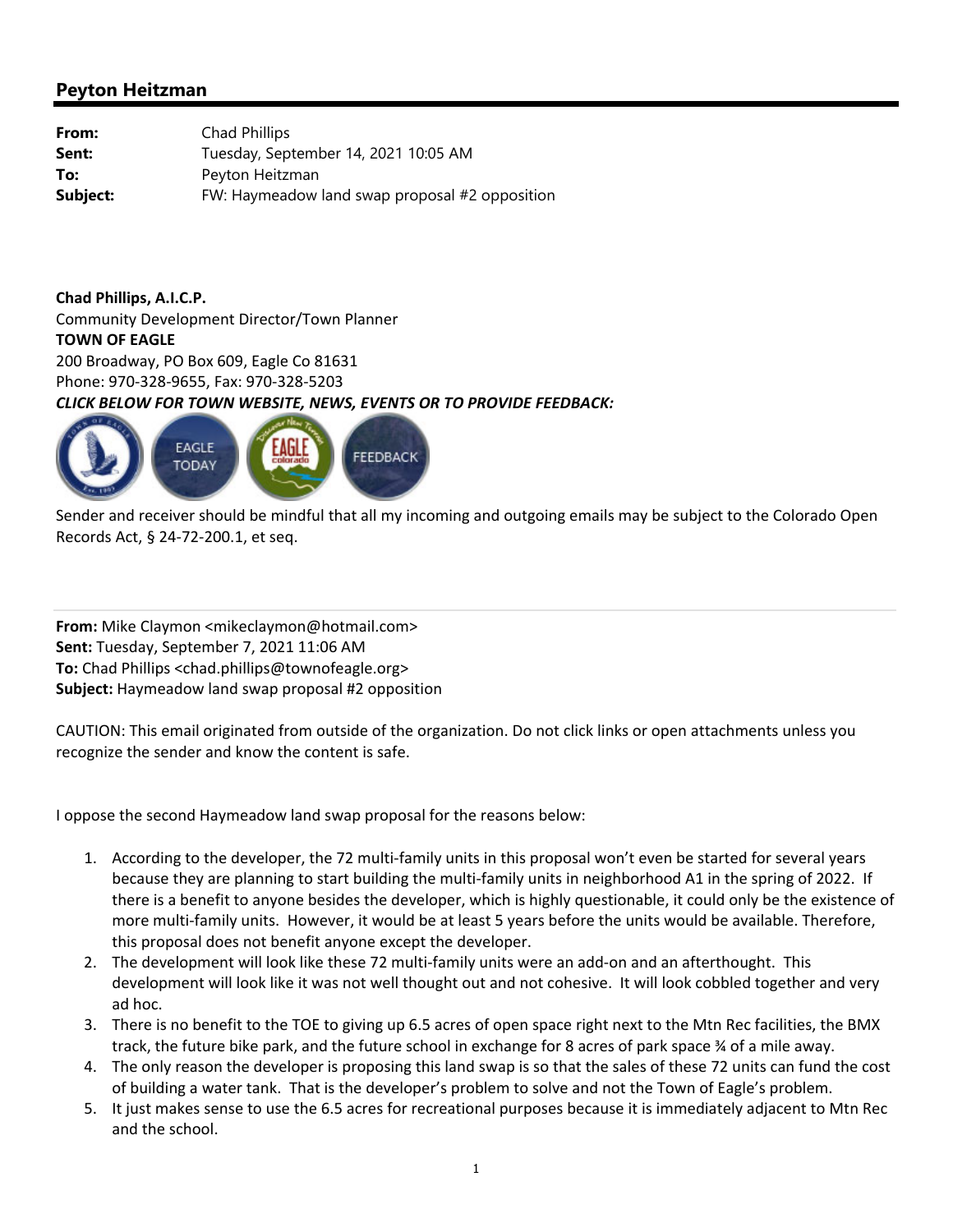Thank you for your consideration and please vote for denial of this land swap proposal.

Mike Claymon 116 Soleil Circle Eagle, CO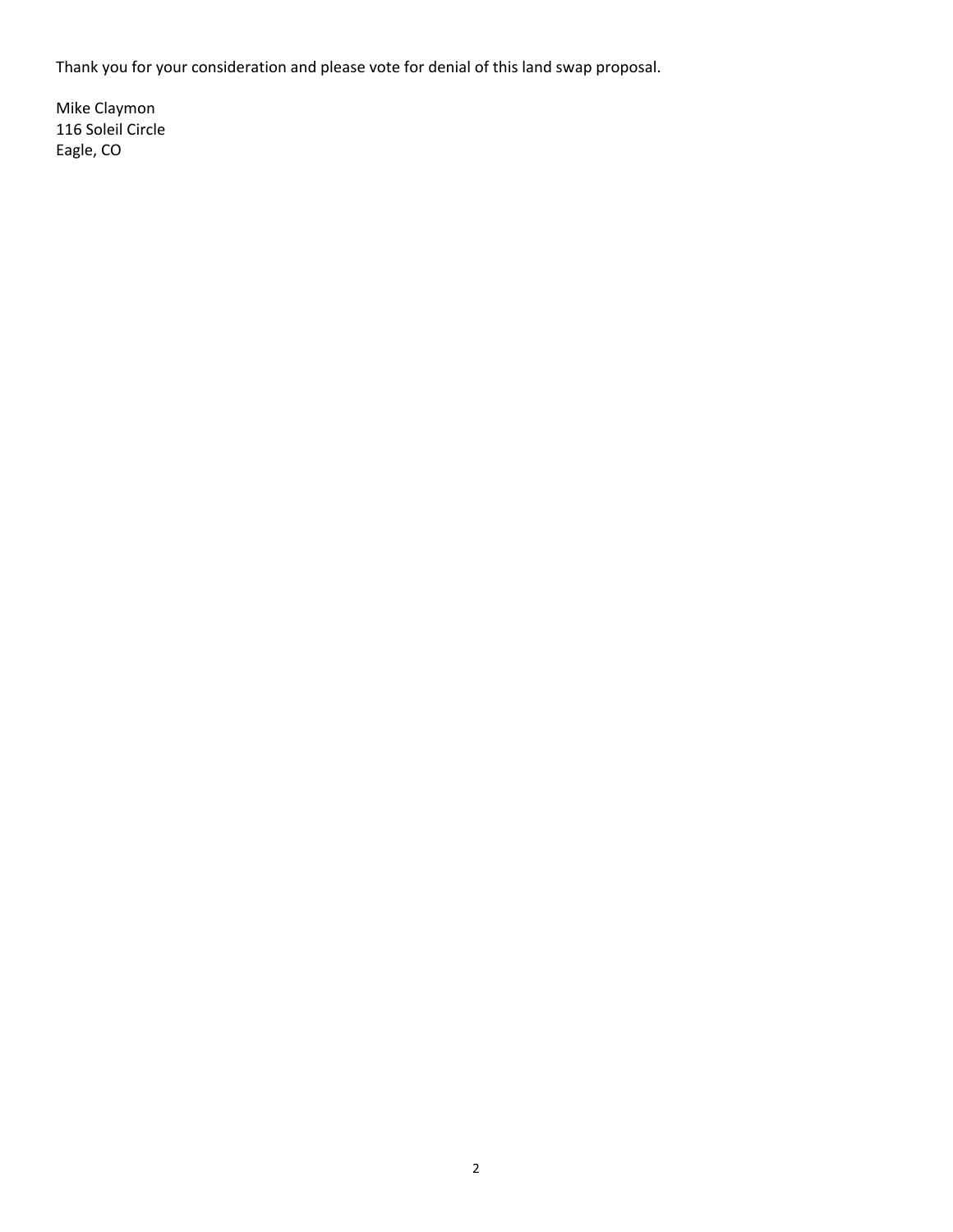| From:    | Chad Phillips                        |
|----------|--------------------------------------|
| Sent:    | Tuesday, September 14, 2021 10:06 AM |
| To:      | Peyton Heitzman                      |
| Subject: | FW: Haymeadow land swap opposition   |

**Chad Phillips, A.I.C.P.** Community Development Director/Town Planner **TOWN OF EAGLE** 200 Broadway, PO Box 609, Eagle Co 81631 Phone: 970‐328‐9655, Fax: 970‐328‐5203 *CLICK BELOW FOR TOWN WEBSITE, NEWS, EVENTS OR TO PROVIDE FEEDBACK:*



Sender and receiver should be mindful that all my incoming and outgoing emails may be subject to the Colorado Open Records Act, § 24‐72‐200.1, et seq.

**From:** Linda Bennett <linda4bennett@gmail.com> **Sent:** Tuesday, September 7, 2021 11:02 AM **To:** Chad Phillips <chad.phillips@townofeagle.org> **Subject:** Haymeadow land swap opposition

CAUTION: This email originated from outside of the organization. Do not click links or open attachments unless you recognize the sender and know the content is safe.

I oppose the second Haymeadow land swap proposal for the following reasons:

- 1. According to the developer, the 72 multi‐family units in this proposal won't be started for several years because they are planning to start building the multi-family units in neighborhood A1 in the spring of 2022. It will be at least 5 years before the units will be available. This proposal is of little benefit to anyone except the developer.
- 2. This second proposal indicates that this development was not well thought out and the developer is again seeking a bail‐out rather than working his approved plan.
- 3. There is no benefit to the TOE in giving up 6.5 acres of open space right next to the Mtn Rec facilities, the BMX track, the future bike park, and the future school in exchange for 8 acres of park space ¾ of a mile away. It just makes sense to use the 6.5 acres for recreational purposes because it is immediately adjacent to these facilities.
- 4. The only reason the developer is proposing this land swap is so that the sales of these 72 units can fund the cost of building a water tank. That is the developer's problem to solve and not the Town of Eagle's problem.

Thank you for your consideration and please vote for denial of this land swap proposal.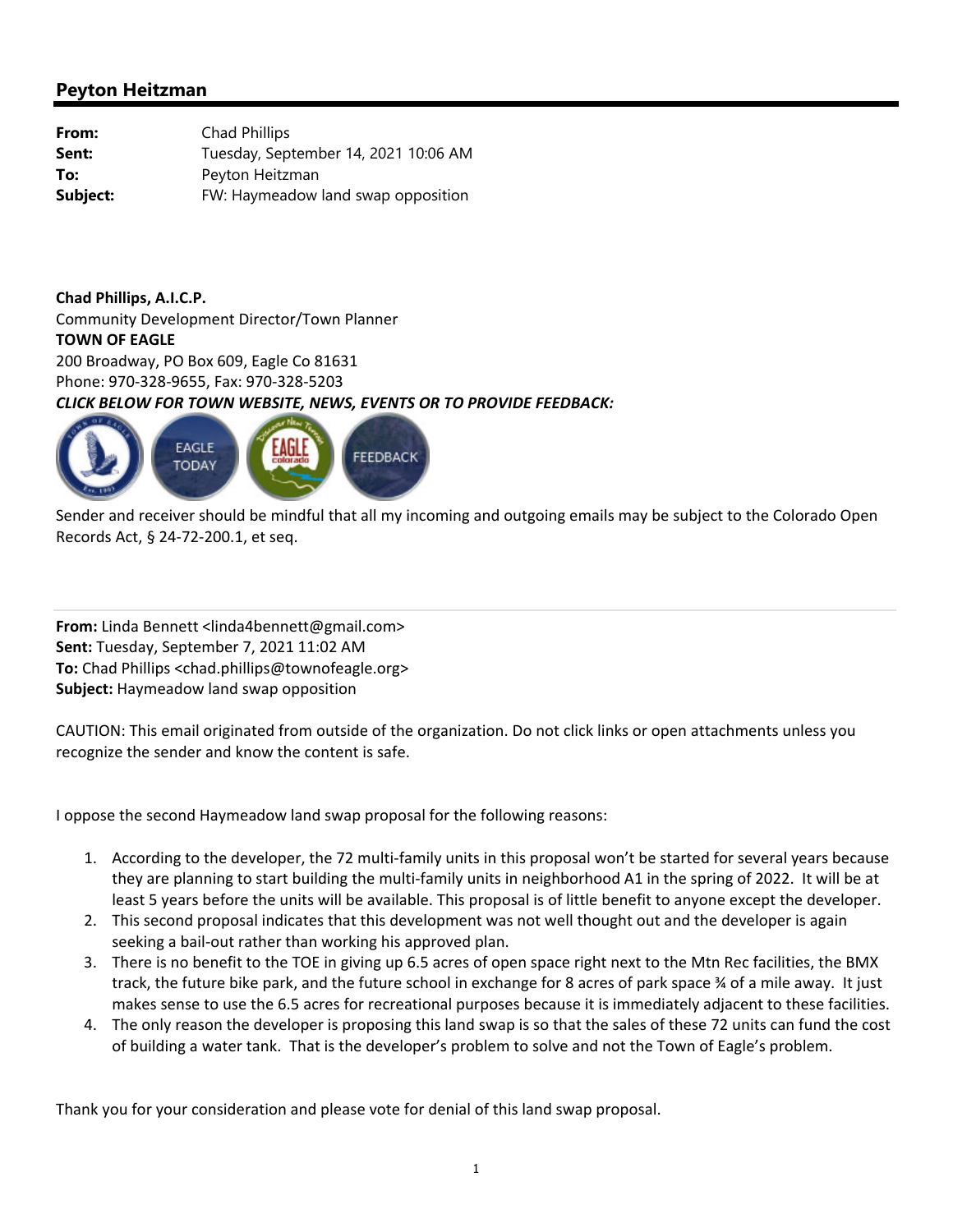Linda Bennett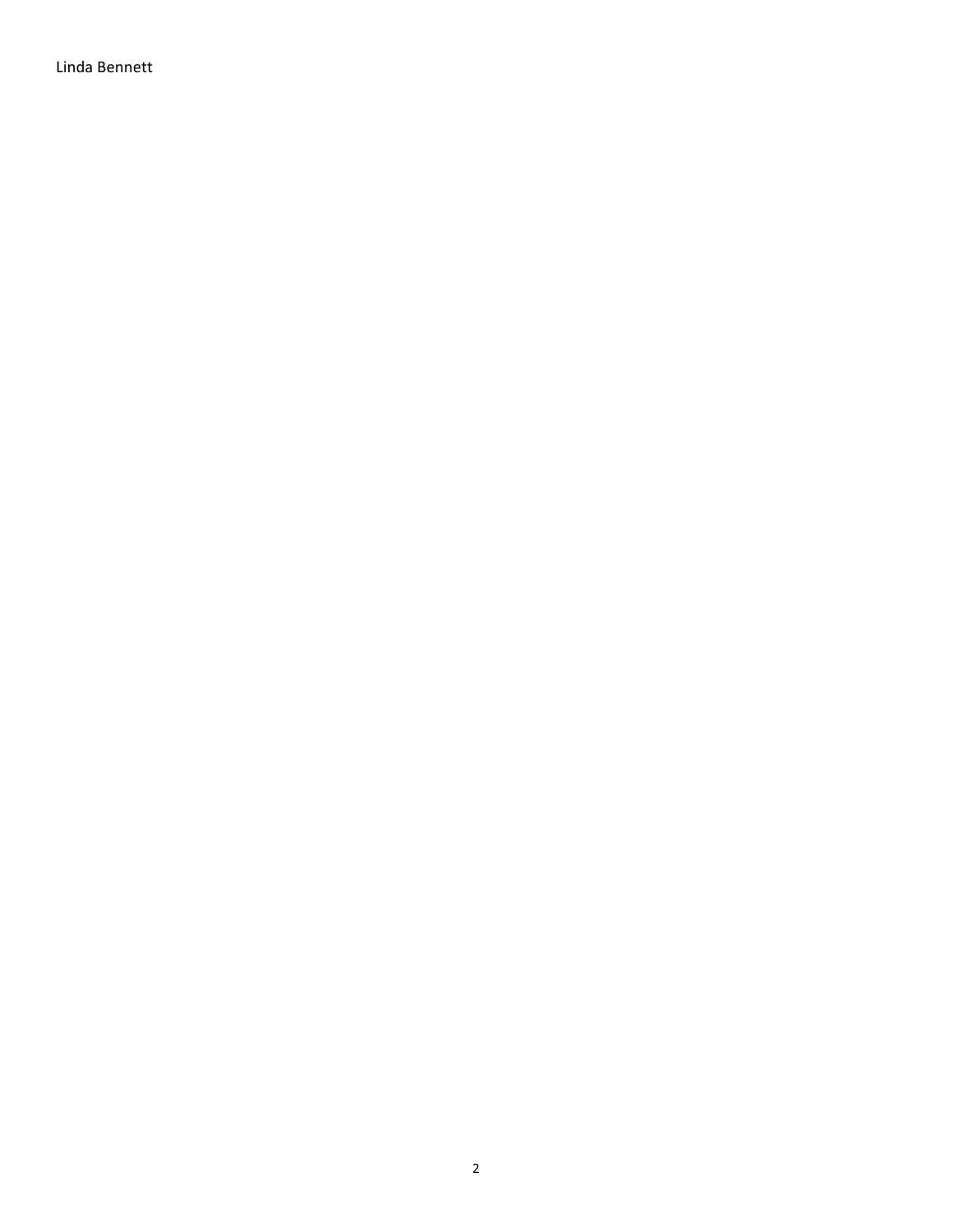#### **Response to second request to amend Haymeadow:**

To exchange 6.5 acres in NE corner of the combined school/rec parcel for 8 acres of park space in Neighborhood C of Haymeadow and transferring 72 multi-family units from Neighborhoods B & C on the 6.5-acre parcel.

I am opposed to this 2nd request to amend the Haymeadow project. The reasons why coincide with the 1st amendment request in many aspects.

- 1) The swap of parcels improves outcomes ONLY for the developer. It provides no advantage to the rec center/school site whatsoever and does not comport with the synergies that were focused on maintaining with the original study. It directly conflicts with the Elevate Eagle Comprehensive Plan, Chapter 4.1.010 C in the approved PUD, that various land use elements are designed so that they inter-relate cohesively with each other. The original approved boundary between the PUD and adjacent land areas was taken into consideration to follow the requirements with particular attention to ensure that land use patterns were compatible with the school site and adjacent recreational and future master planned recreational facilities. This 2<sup>nd</sup> request to amend does not provide the same.
- 2) This additional cluster of 72 multi-family units, never part of the original plan or approval, only benefits the developer and their profit. This does not benefit the Town today or in the near future and could likely endanger the neighbors adjacent to the development. Approving an additional 72-multi-family-unit development in the proposed area without requiring the developer to first implement their future-planned water storage tank could certainly create human-safety and water-use issues for neighboring residents, mountain rec, and land in the vicinity. Depletion of water pressure would not only negatively impact day-to-day regular water use, but it could also create life-threatening issues should insufficient water pressure be available to fight a house or forest/wild fire in this area. Has the developer submitted any 'water-use or water-pressure studies' to coincide with this

new-build request of an additional 72 units? Insofar as their approved plan acknowledges the need for the water tank before completion of the development, allowing for a change that front loads high water consumption multi-family housing prior to improving the water infrastructure could endanger the surrounding residents and facilities.

- 3) The developer has repeatedly stated that all studies demonstrate the acute need and demand for workforce housing. However, this developer continues to postpone and delay their own approved workforce housing and development, essentially creating delays that make the problem worse. Their timeline for completion moves farther and farther out as they repeatedly attempt reconfigurations to front load the maximum possible number of units prior to having to put in place the water storage tank that is required for basic life safety. Fundamentally, the developer is putting their profits ahead of basic resident safety. The Town probably recognizes this and therefore refusal of the developer's attempts to put profits before people should be imminent.
- 4) Citing the developer's original statements to secure approval for the entire development, Haymeadow stated this in the PUD Annexation and Development Agreement Resolution 12 regarding LERP (Local Employee Residency Program): "The LERP units shall be dispersed in a reasonable manner throughout each neighborhood. There may be more than one LERP unit per building, and there may be multi-familly buildings that contain three or more LERP units. However, all, or a significant concentration of, the required LERP units for each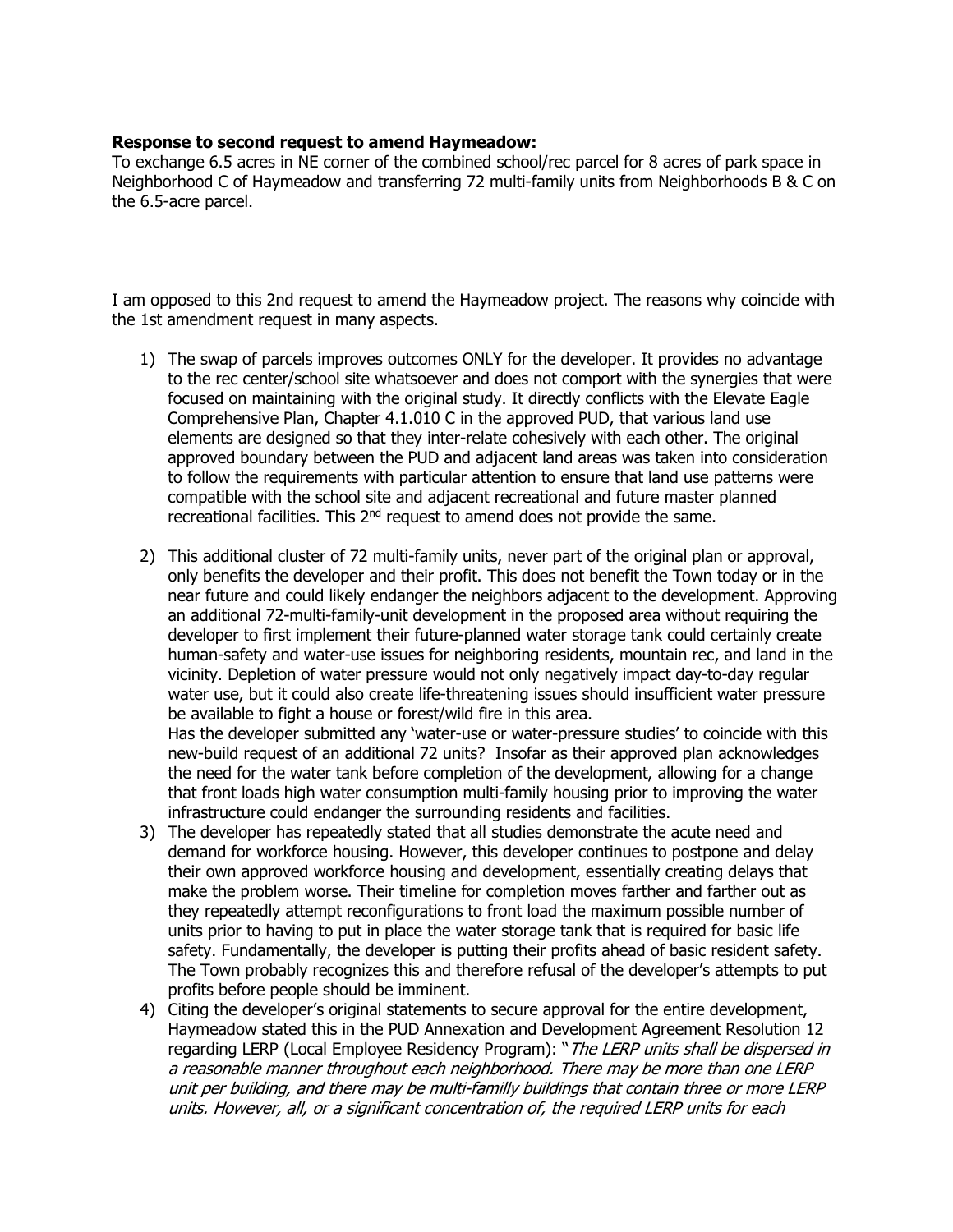neighborhood shall not be located within one multi-family project or cluster of buildings." The developer is now contradicting his own prior statements on which his prior approval is based. The Town and its residents (both present and future) appear to be nothing more than impediments in the eyes of the developer.

- 5) Under the TOE Amendments to PUD Zoning and Development Plans, Conditions for Amendment, section  $4.11.050A(2)$ , this proposed amendment application does affect in a substantially adverse manner either the enjoyment of land abutting upon, adjoining or across a street from the planned unit development or the public interest, and therefore should not be approved in this case, as neighboring housing developments and community areas are adversely affected. Clearly, creating potential water safety issues or use issues would be "adverse".
- 6) Under the TOE Amendments to PUD Zoning and Development Plans, Conditions for Amendment, section 4.11.050(3), this proposed amendment confers a special benefit to the developer, allowing him to use unfettered, the Town water supply instead of building a new one that is required for this development. This is a monetary benefit serving only the developer while endangering the Town residents. Allowing the developer to build more and higher density units prior to having to cover the costs related to resident safety water infrastructure only serves the profits of the developer. Rejecting this proposed  $2<sup>nd</sup>$  request to amend will give the Town a better understanding of the true intentions of the developer. After all, as alluded to by the developer in prior meetings, if they had to build the water storage tank too soon, they would likely just walk away from the project instead.
- 7) This new request for a 72-unit development brings into play the prior comments of the developer stating, "we do not anticipate" using Field Street as a through-street. Please again refer to Mountain Recreation letter submitted December 3, 2020 by Board President, Elizabeth Jones and Board Member, Tom Pohl, referencing their concerns about any potential extension of Field Street. "One item to note based on the public planning process for the Haymaker Trailhead Concept Plan: The proposed PUD Amendment concept plan illustrating the school parcel does not fully match the adopted Haymaker Trailhead Concept Plan's outline for the school portion of the parcel, as uses were blended. The proposed parcel boundary shown appears to suggest that a road centerline could be constructed from the current terminus of Field Street to the future unnamed street connecting to Neighborhood A. The impacts of traffic flows through the adjoining neighborhood were considered during the concept planning process following resident comment and review of the Soleil development plans. The Haymaker Trailhead concept plan specifically included installation of a gate past the Field Street terminus with the idea that the gate was intended to be opened only for special events such the CHSAA regional and state mountain bike competitions or large tournaments. Traffic flows created by opening a street from Soleil Homes through a multi-family development to Neighborhood A1 may trigger a desire to review projected traffic impacts to the Soleil neighborhood based on that public input process." Insofar as this density of housing in this remote, less-than-accessible (by current, approved plans) location would presumably require the extension of Field Street in order to ensure responsive emergency vehicle access, a revised traffic flow study is surely required. Such a study would undoubtedly determine a vast change to traffic flow through Soleil resulting in substantial negative impact to homeowners.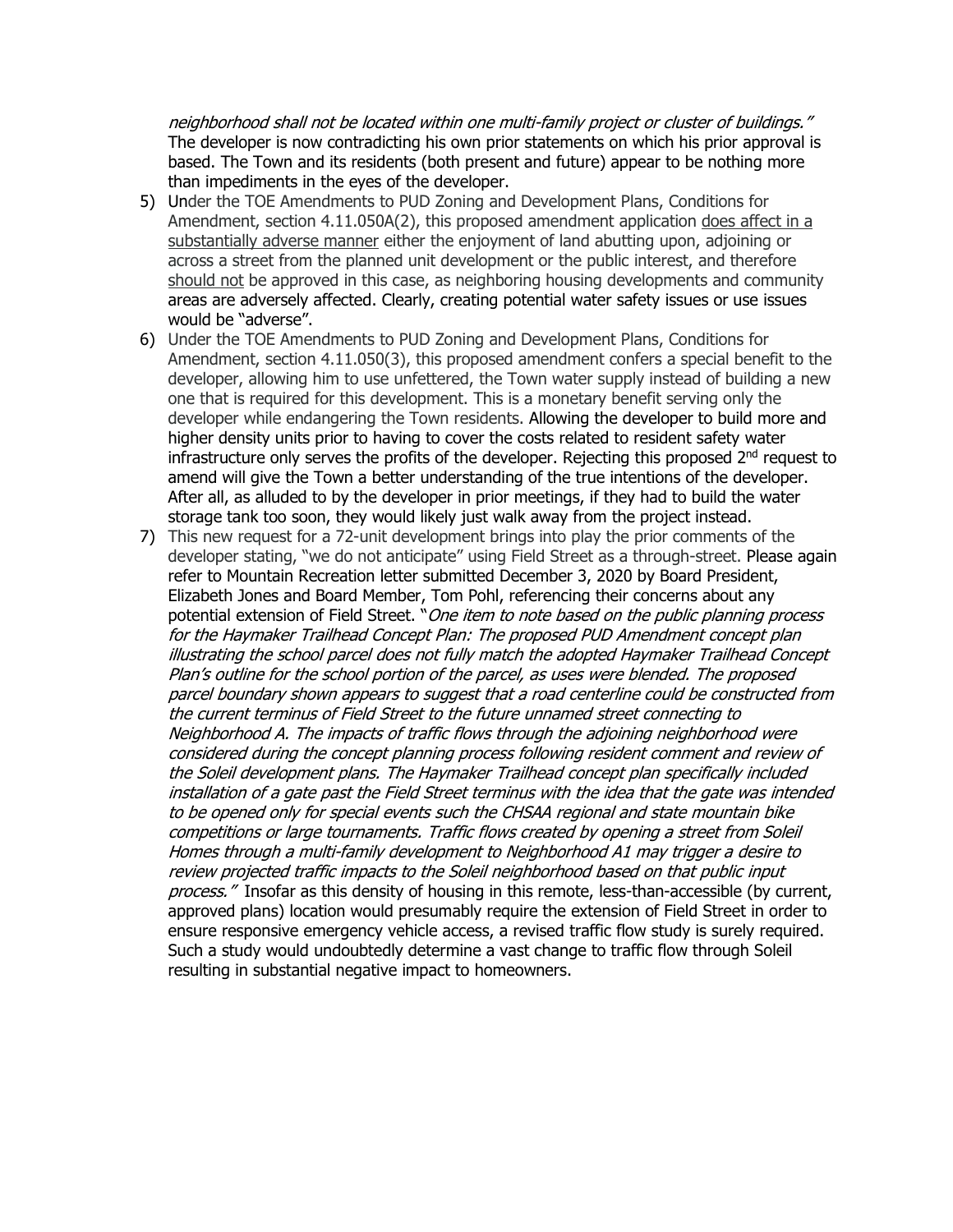| From:    | Chad Phillips                               |
|----------|---------------------------------------------|
| Sent:    | Thursday, September 16, 2021 9:09 AM        |
| To:      | Peyton Heitzman                             |
| Subject: | FW: PUDA21-02 Haymeadow PUD Major Amendment |

**Chad Phillips, A.I.C.P.** Community Development Director/Town Planner **TOWN OF EAGLE** 200 Broadway, PO Box 609, Eagle Co 81631 Phone: 970‐328‐9655, Fax: 970‐328‐5203 *CLICK BELOW FOR TOWN WEBSITE, NEWS, EVENTS OR TO PROVIDE FEEDBACK:*



Sender and receiver should be mindful that all my incoming and outgoing emails may be subject to the Colorado Open Records Act, § 24‐72‐200.1, et seq.

**From:** Dave & Linda Gerdes <grdstr@gmail.com> **Sent:** Wednesday, September 15, 2021 9:33 PM **To:** Chad Phillips <chad.phillips@townofeagle.org> **Subject:** PUDA21‐02 Haymeadow PUD Major Amendment

CAUTION: This email originated from outside of the organization. Do not click links or open attachments unless you recognize the sender and know the content is safe.

We are **opposed** to the land swap that is requested by Brandon Cohen of Abrika Properties LLC.

First, the land parcel reserved for a future school should not be moved anywhere. This plan was approved by the planning and zoning commission and the town council. Why are we having repeated discussions about this? It reminds us of a child who doesn't get what he wants from a parent, so they change the story slightly and go to the other parent... in this case, Mr. Cohen has made a change to the land swap, but he still wants to move the future school property. The 6.5 acre school / rec parcel should be non-negotiable. Let's move on... Abrika Properties LLC has already wasted the 2021 building season. They need to decide if they want to finish what they started, or hand it off to someone who will.

Why was the 6.5 acres designated for a school? Was that **bait** that Mr. Cohen threw out and agreed to in an effort to get approval for the Haymeadow development? And now, he seems hell‐bent on making a **switch**. That is a classic con game.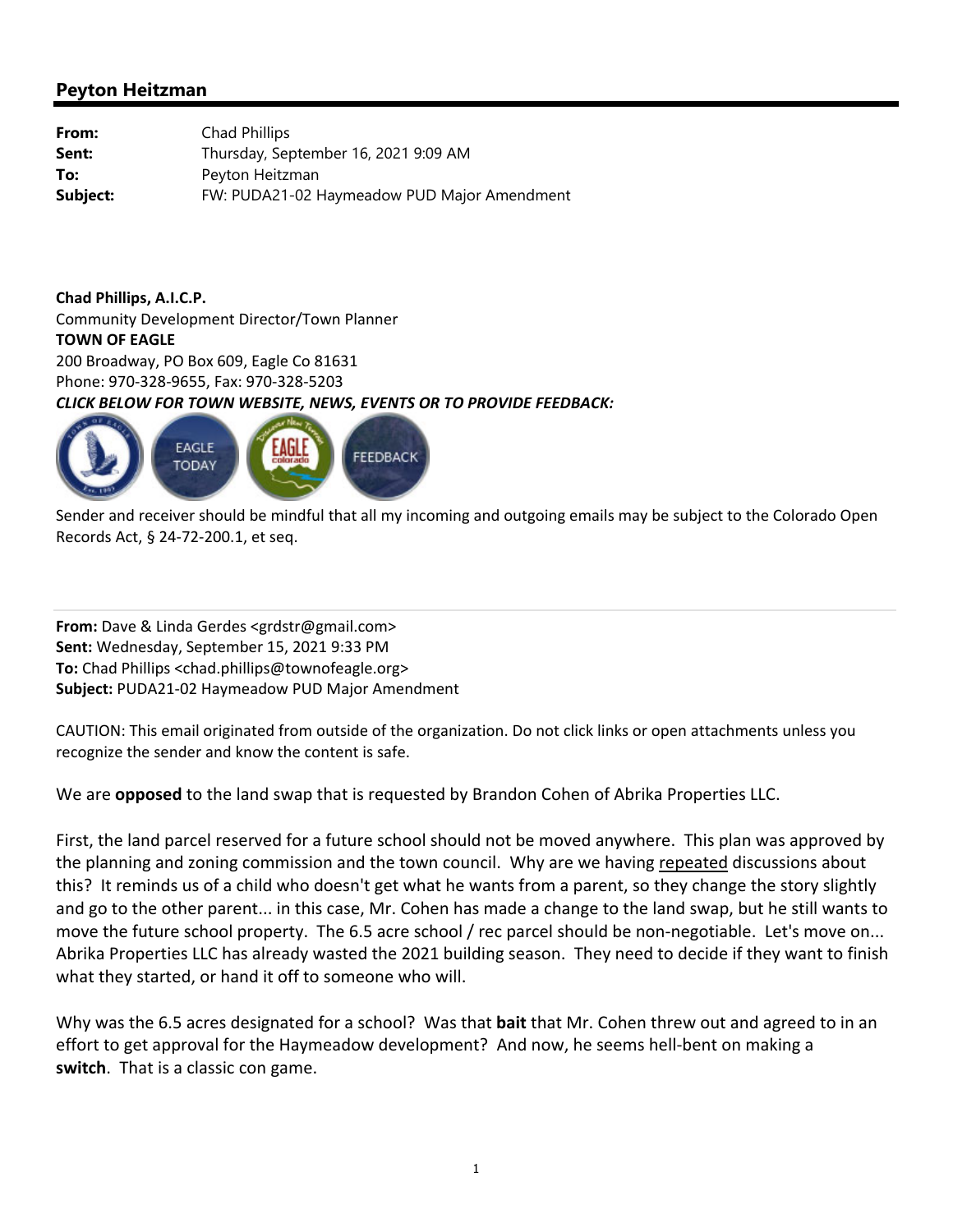Many people have purchased homes on nearby property, understanding that a future school or rec area would be very close. The change that is proposed could affect their property values and resale. It's just not right, or necessary.

This really sounds like a contractor / company that did not have a solid plan to begin with. No structures have been built yet, and they are already wanting to make a significant change. What will be the next amendment, and will these requests be a regular theme as the development progresses?

We really hope that the Town of Eagle will stand firm, and keep the school / rec parcel where it was originally approved.

Sincerely, Linda & Dave Gerdes 2171 Montgomerie Circle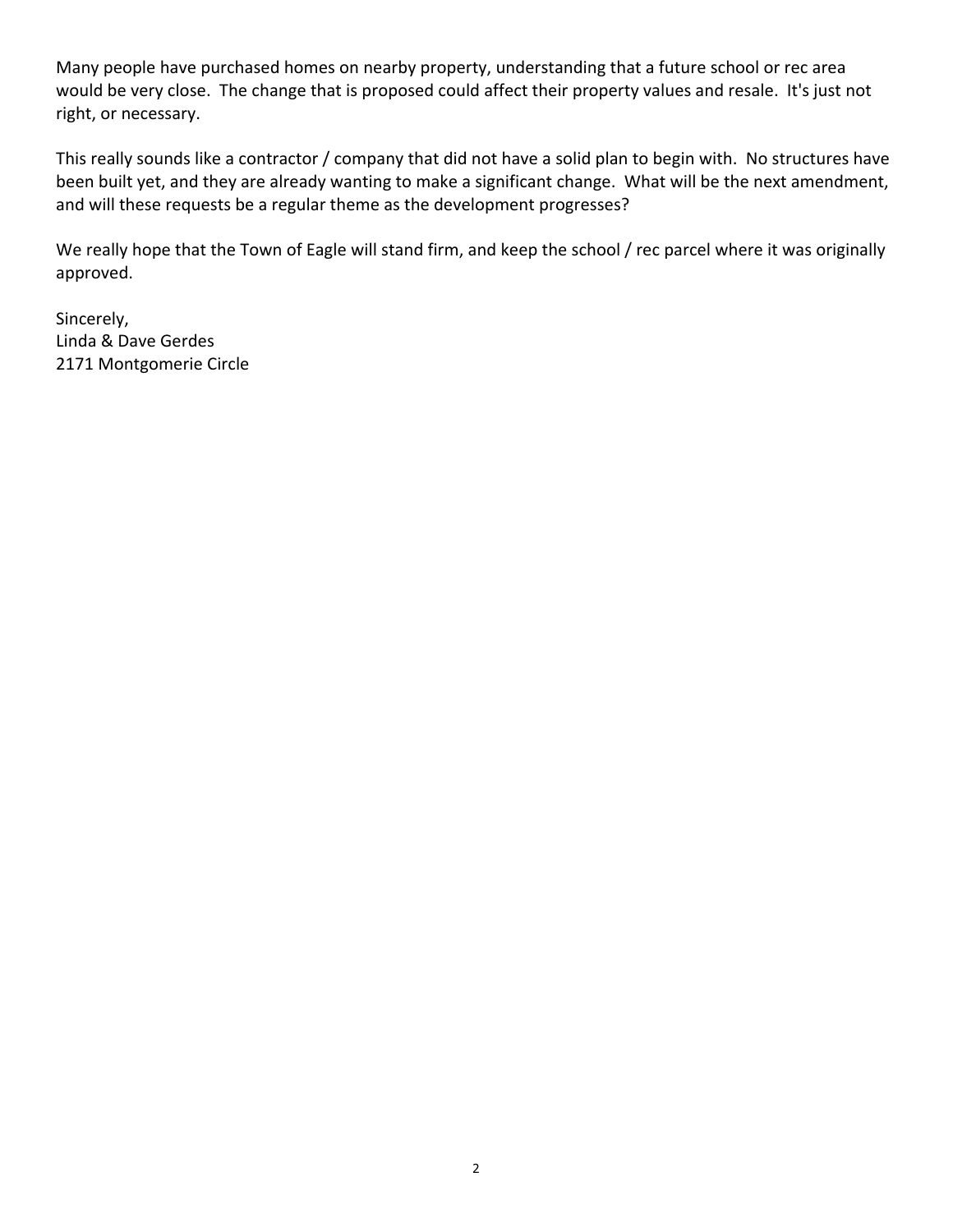| From:    | Jenny Rakow                              |
|----------|------------------------------------------|
| Sent:    | Thursday, September 16, 2021 8:59 AM     |
| To:      | Peyton Heitzman                          |
| Subject: | FW: Haymeadow family residential project |

Peyton: Did you want to distribute this to Town Council, Planning Commission?

# **Jenny Rakow, CMC**

Town Clerk & Municipal Court Supervisor **TOWN OF EAGLE** 200 Broadway, PO Box 609, Eagle Co 81631 Phone: 970‐328‐9623, Fax: 970‐328‐5203 *CLICK BELOW FOR TOWN WEBSITE, NEWS, EVENTS OR TO PROVIDE FEEDBACK:*



Sender and receiver should be mindful that all my incoming and outgoing emails may be subject to the Colorado Open Records Act, § 24‐72‐200.1, et seq.

From: Robert Crawford <robcrawdaddy70@hotmail.com> **Sent:** Thursday, September 16, 2021 8:45 AM **To:** Clerk Group <clerk@townofeagle.org> **Subject:** Haymeadow family residential project

CAUTION: This email originated from outside of the organization. Do not click links or open attachments unless you recognize the sender and know the content is safe.

Dear Town Council, Planning Commissioners & Town Staff,

My name is Robert Crawford and I have been an Eagle County resident for more than two decades. I have been paying attention to the Haymeadow development for several years and plan to be one of the first to own a home there when they become available. I have a family and have always been drawn to the connectivity between town, trails, parks and the Haymeadow development.

I am writing this letter because I know that Haymeadow is applying to amend their PUD. I was supportive and emailed my support for the Haymeadow amendment that was reviewed and denied in April of this year. While I supported that amendment, I understood and respected the reasons that the Town Council made its decision to deny the application.

Today, with the new amendment application, I believe most, if not all, of the concerns voiced in April have been solved. What Haymeadow is asking to change no longer impacts Mtn Rec or the School land, and I believe that the concerns of neighbors have been addressed.